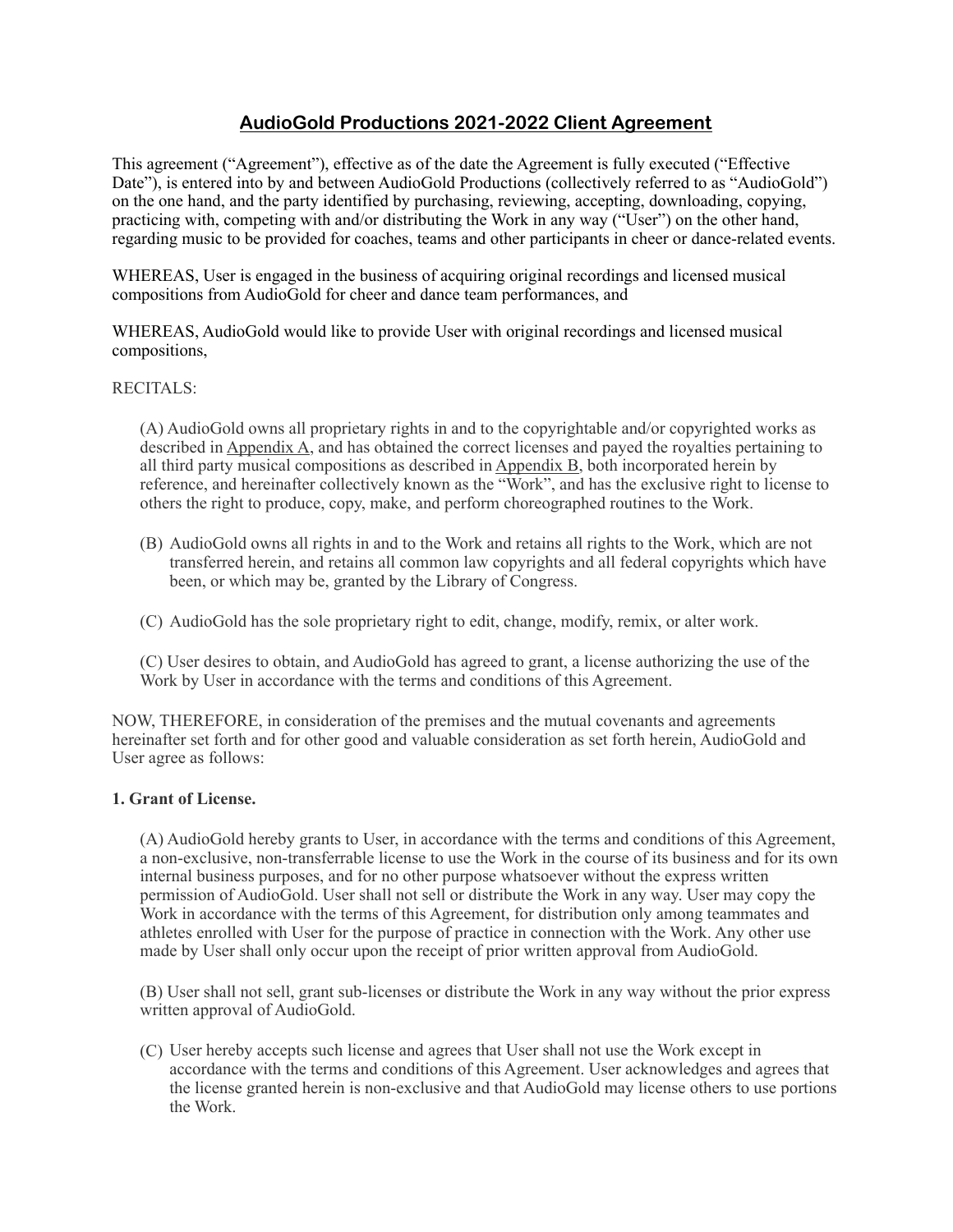### **2. Representation & Warranty:**

(A) User warrants and represents: (i) it has full power and authority to enter into this Agreement; (ii) upon entering this agreement User will not violate or conflict with the terms of any other agreement to which it may be bound; (iii) the performance of User in connection the Work will not infringe upon or violate any rights of any kind of third party.

### **3. Term and Termination**.

(A) This Agreement shall commence as of the Effective Date of May 1, 2021 or the date it is agreed upon by both parties and shall continue in full force and effect until the Termination Date of June 1, 2022, unless either party provides written notice of termination to the other party, not less than thirty days prior to the Termination Date.

(B) In the event that User sells all of its assets to a third party, or otherwise ceases to exist in its current form, AudioGold, at its discretion, may immediately terminate this Agreement.

(C) Upon termination or expiration of the license granted under this Agreement by operation of law or otherwise, all rights, including the right to use the Work, privileges and obligations arising from this Agreement shall cease to exist.

#### **4. Fees.**

User agrees to pay AudioGold a one time royalty of the price agreed upon in correspondence with the Work Licensed, upon execution of this Agreement. Renewals or extensions of this Agreement are subject to additional fees, to be agreed upon by the Parties prior to renewal or extension.

#### **5. Use of the Work.**

(A) AudioGold shall have control over the quality of use of the Work and the quality of any goods and/or services sold under or related to the Work.

- (B) User shall provide AudioGold, upon AudioGold's request, with representative samples of how User is using the Work. If, at any time, any use of the Work fails to conform to AudioGold's standards, AudioGold may provide to User notice of said failure. User shall cure said failure within fifteen days from the date of such notice. In the event that said failure is not cured within the period described in the preceding sentence, AudioGold may then terminate this Agreement immediately, non-conforming copies of the Work destroyed or promptly submitted to AudioGold.
- (C) User may not edit, change, modify, remix, or alter the Work in any way. If the Work is edited changed, modified, remixed, or altered outside the hands of AudioGold, Agreement will be breached and User then immediately, without notice, assumes all responsibility for any suits, claims, losses, damages, expenses, liability and/or infringement that arises from the Work.

### **6. Indemnification.**

(A) User shall fully indemnify, defend, and hold AudioGold, its employees, agents, attorneys, consultants, officers, directors, and any person acting on AudioGold's behalf as well as its parent companies, subsidiaries and affiliates harmless from and against any and all claims, losses, damages,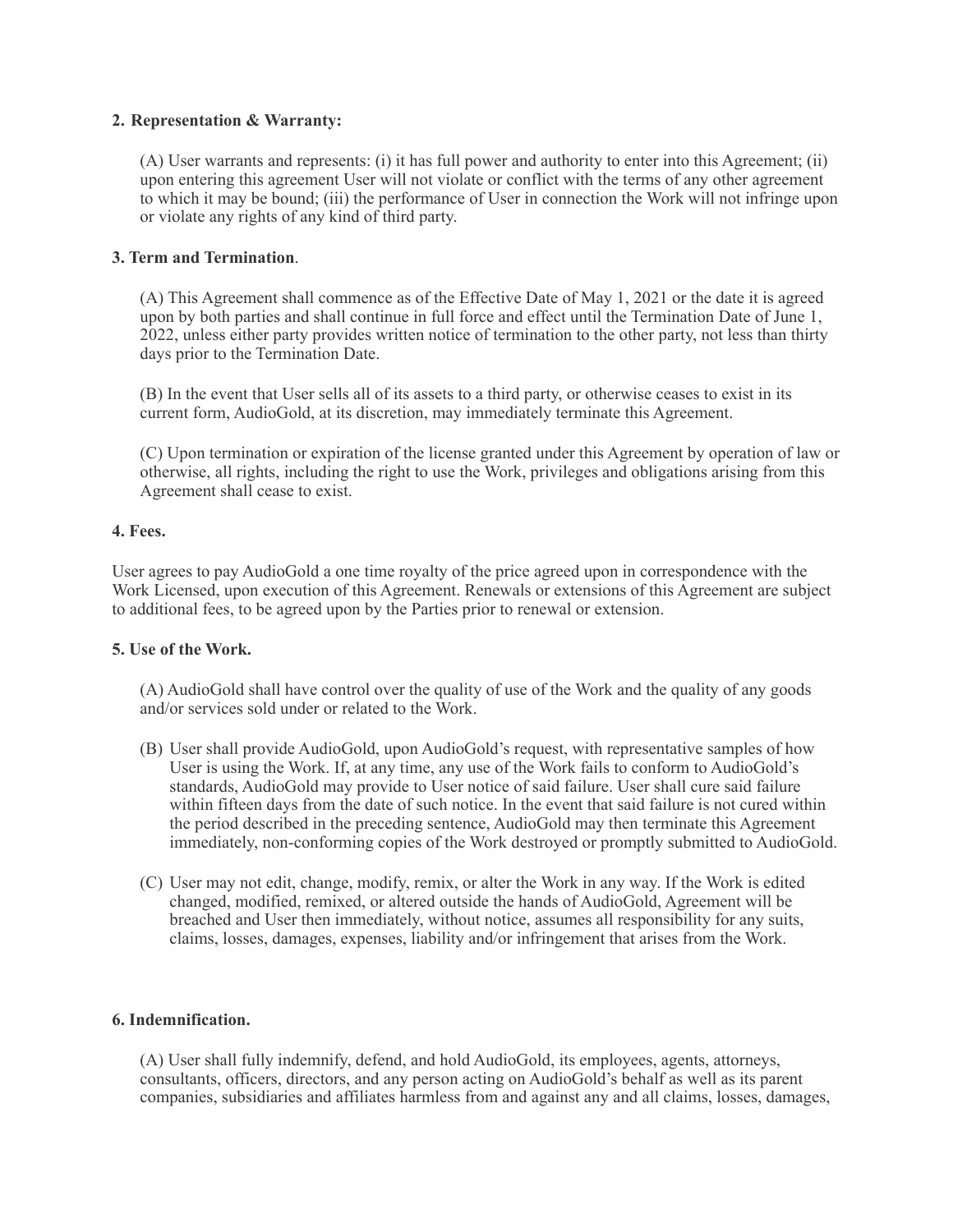expenses, and liability — other than those for infringement, including without limitation, suits arising from offering, promoting, advertising, sale, or use by User, or any of its authorized sub-licenses, of the Work, whether or not such use conforms to standards set by AudioGold, provided that such claim, loss, damage, expense, or liability does not arise from the negligence of AudioGold.

(B) AudioGold has the right, but shall not be obligated, to obtain and maintain federal intellectual property registration of the Work. In the event that User becomes aware of any claimed or alleged infringement of the Work by a third party, User shall promptly advise AudioGold in writing of the nature and extent of such infringement or dilution. AudioGold has no obligation to take any action whatsoever in the event that any infringement or dilution occurs with respect to the Work, but AudioGold shall have the sole right to determine whether any action shall be taken. In the event AudioGold sues or takes other action, legal, equitable, administrative, or otherwise, to stop an infringement or dilution of the Work, User shall cooperate fully with AudioGold. User has no right to enforce the Work through litigation without prior written authorization of AudioGold. In any legal action arising from use, or ownership rights of the Work, where both AudioGold and User are coparties, AudioGold retains the right to control the litigation, including any and all settlement negotiations.

**7. Assignment.** This Agreement (including, without limitation, the license granted hereunder) is personal to User and shall not be assigned or transferred by User, including, without limitation, by operation of law, except that, and only with prompt written notice to AudioGold, the Agreement may be transferred to a purchaser of all or substantially all of the assets of User. Any attempt on the part of User to assign, sublicense, or transfer User's rights under this Agreement, except as provided herein, shall be invalid and void. AudioGold shall have the right to assign and/or license its rights and obligations under this Agreement and all its right, title and interest in the Work without the consent of User.

**8. Notices**. Any notice, demand or request required or permitted to be given under the provisions of this Agreement shall be in writing and delivered personally or by registered or certified mail, return receipt requested, with postage prepaid and addressed to the following persons and addresses, or to such other addresses or persons as any party may request by notice in writing to the other such party.

- **9. Synchronization.** In the event that the User, or any third party in connection with the User, be it event producers or online media, wish to synchronize and publicly perform the Work in timed relation with any audio-visual transmissions of such User's cheer or dance performance, User shall contact AudioGold before synchronization of the Work. In the event that User is performing with a 100% original creation from AudioGold, such as the "Pure Gold" music package offered by AudioGold, User may grant the right to synch the Work with audio-visual transmissions for the sole purpose of competition and not for monetary gain. These rights in no way give User ownership of the Work, either in part or in full, and does not grant User the right to transfer, give, or sublicense the Work in any way.
- **10. Worlds and Virtual Competitions.** In the event that the User will be performing at the USASF Worlds and/or any Virtual competitions and/or any livestream or public broadcast competitions, User may only grant such competitions the ability to synchronize the Work with User's public performance if User is competing with a 100% original creation from AudioGold, such as the "Pure Gold" music package offered by AudioGold. User and all third parties, be it event producers, online media, or television broadcast may not earn royalties from Work or any synchronizations connected to the Work. These rights in no way give User ownership of the Work, either in part or in full, and does not grant User the right to transfer, give, or sublicense the Work in any way.

**11. Entire Agreement:** This represents the entire agreement, binding agreement between the parties. Any changes or additions to this agreement must be made in writing signed by both parties.